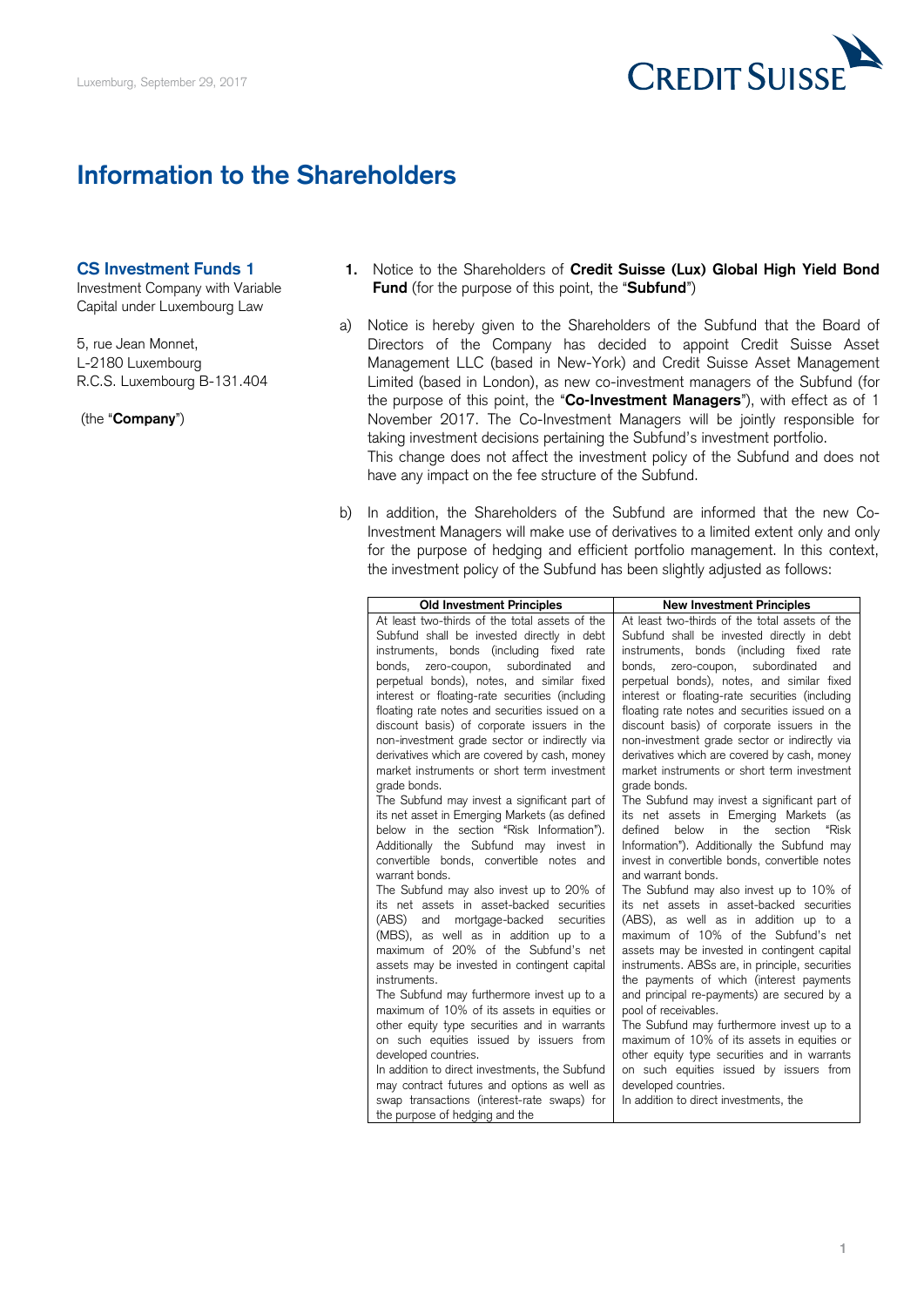

efficient management of the portfolio. In order to enhance the portfolio management and subject to section 3 of Chapter 6, "Investment Restrictions", the Subfund may | efficient management of the portfolio. hold net long and net short positions by entering into derivatives contracts on equity indices (equity options and futures) and on volatility indices or any other UCITS eligible financial indices, up to 30% of its assets. The Subfund may only enter into futures contracts that are traded on a stock exchange or another regulated market open to the public and domiciled in an OECD country. The Subfund may use securities (credit linked notes) as well as techniques and instruments (credit default swaps) for the purpose of managing the credit risk. Furthermore, the Subfund may actively manage its currency exposure through the use of forward exchange transactions and swap transactions. efficient management of the portfolio. Subfund may contract futures and options as In order to enhance the portfolio management  $\vert$  well as swap transactions (interest-rate and subject to section  $3$  of Chapter 6, swaps) for the purpose of hedging and the efficient management of the portfolio. hold net long and net short positions by The Subfund may use securities (credit linked entering into derivatives contracts on equity | notes) as well as techniques and instruments indices (equity options and futures) and on (credit default swaps) for the purpose of volatility indices or any other UCITS eligible managing the credit risk. Furthermore, the financial indices, up to 30% of its assets. The  $\vert$  Subfund may actively manage its currency Subfund may only enter into futures contracts  $\vert$  exposure through the use of forward that are traded on a stock exchange or exchange transactions and swap transactions.

- c) Further to the above, given the Subfund will make use of derivatives to a limited extend only, the Board of Directors has decided to change the global exposure calculation methodology of the Subfund from relative Value-at- Risk (VaR) to commitment approach to better capture the new investment policy of the Subfund.
- <span id="page-1-0"></span> **2.** Notice to the Shareholders of **Credit Suisse (Lux) Global Value Bond Fund** (for the purpose of this point, the "**Subfund**")
- <span id="page-1-1"></span> a) Notice is hereby given to the Shareholders of the Subfund that the Board of Directors of the Company has decided to appoint AgaNola AG, Pfaeffikon, as the co-investment manager of the Subfund together with Credit Suisse Asset Management (Schweiz) AG, Zurich (for the purpose of this point, the "**Co-Investment Managers**") with effect as of 1 November 2017. The Co- Investment Managers will be jointly responsible for taking investment decisions pertaining the Subfund's investment portfolio. These changes do not affect the investment policy of the Subfund.
- b) To better reflect the collaboration between the Co-Investment Managers, the Board of Directors has decided to change the name of the Subfund as follows:

| <b>Current name</b>                        | New name                                                     |  |
|--------------------------------------------|--------------------------------------------------------------|--|
| Credit Suisse (Lux) Global Value Bond Fund | Credit Suisse (Lux) AgaNola Global Value<br><b>Bond Fund</b> |  |

 c) Notice is hereby given to the Shareholders of the Subfund that the following classes of shares of the Subfund will be renamed as indicated hereafter. At the same time, the maximum sales charge is amended, whereas the maximum management fee remains unchanged. Currently, those share classes can be acquired by all types of institutional investors. As of the effective date of this amendments (as indicated at the bottom of this document), the share classes will be available for investors who have concluded a discretionary asset management agreement with a subsidiary of Credit Suisse Group AG.

| <b>Share Class Renaming</b> |          | <b>Maximum Sales Charge</b> |     |
|-----------------------------|----------|-----------------------------|-----|
| Old Name                    | New Name | Old                         | New |
| EB USD                      | FB USD   | 3.00%                       | n/a |
| EBH CHF                     | FBH CHF  | 3.00%                       | n/a |
| <b>EBH EUR</b>              | FBH EUR  | 3.00%                       | n/a |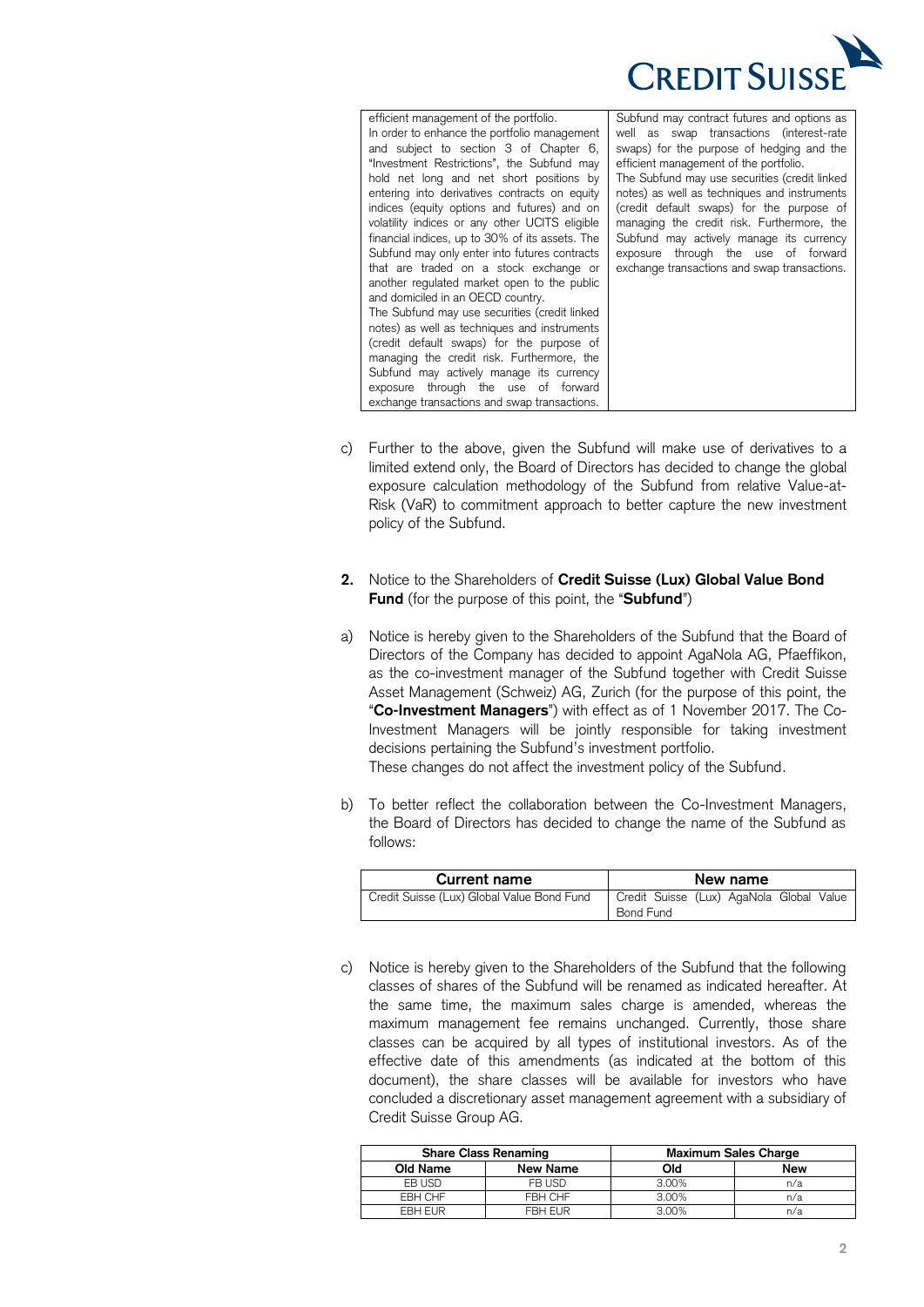- d) Shareholders of the Subfund shall note that the Board of Directors of the Company has decided to amend the cut-off time for subscription, redemption and conversion applications so that the applications must be received by the Central Administration or a Distributor by 3 p.m. (Central European Time) one Banking Day (instead of two) prior to the Valuation Day on which the net asset value of the shares is determined.
- <span id="page-2-0"></span> **3.** Notice to the Shareholders of **Credit Suisse (Lux) Global Securitized Bond Fund** (for the purpose of this point, the "**Subfund**")
- <span id="page-2-1"></span> a) Notice is hereby given to the Shareholders of the Subfund that the Board of Directors of the Company has decided to restructure the Subfund. Currently, the Subfund invests primarily in floating-rate or fixed-interest securitized products with investment grade rating and may secondarily invest in fixed-interest and floating-rate corporate or government bonds in developed markets.

 The Board of Directors of the Company has decided to amend the investment objective and principles of the Subfund as indicated in the table hereafter. The new strategy refrains from investing in illiquid floating-rate notes, and pursues hedging the duration of highly liquid fixed-interest bonds in both, emerging and developed markets.

| Old Investment Objective and Principles                                                                                                                                                                                                                                                                                                                                                                                                                                                                                 | <b>New Investment Objective and Principles</b>                                                                                                                                                                                                                                                                                                                                                                                                                                                                 |
|-------------------------------------------------------------------------------------------------------------------------------------------------------------------------------------------------------------------------------------------------------------------------------------------------------------------------------------------------------------------------------------------------------------------------------------------------------------------------------------------------------------------------|----------------------------------------------------------------------------------------------------------------------------------------------------------------------------------------------------------------------------------------------------------------------------------------------------------------------------------------------------------------------------------------------------------------------------------------------------------------------------------------------------------------|
| <b>Investment Objective</b><br>The investment objective of the Subfund is<br>primarily to achieve income and capital<br>appreciation<br>from<br>asset-backed<br>and<br>mortgage-backed securities denominated in<br>any currency while preserving the value of the<br>assets.                                                                                                                                                                                                                                           | <b>Investment Objective</b><br>The investment objective of the Subfund is<br>primarily to achieve income and capital<br>appreciation from fixed income securities with<br>a floating rate exposure denominated in any<br>currency while preserving the value of the<br>assets.                                                                                                                                                                                                                                 |
| <b>Investment Principles</b><br>The Subfund shall primarily be invested in<br>unleveraged floating-rate or fixed-interest<br>asset-backed<br>mortgage-backed<br>and<br>securities.<br>securities<br>Asset-backed<br>(ABS) are,<br>in                                                                                                                                                                                                                                                                                    | <b>Investment Principles</b><br>At least two-thirds of the total assets of the<br>Subfund shall be invested in fixed-income<br>instruments, bonds (including fixed rate<br>bonds, zero-coupon bonds, inflation linked<br>bonds, subordinated bonds, covered bonds,<br>and perpetual bonds) and similar fixed interest                                                                                                                                                                                          |
| principle, securities the payments of which<br>(interest payments and principal re-payments)<br>are secured by a pool of receivables.<br>Mortgage-backed securities (MBS) are, in<br>principle, securities the payments of which<br>(interest and principal repayments) are<br>secured by a pool of mortgages.                                                                                                                                                                                                          | or floating-rate securities (including floating<br>rate notes and securities issued on a discount<br>basis) issued by private, semi-private and<br>public issuers from developed and emerging<br>countries. Emerging countries are defined<br>below in the section "Risk Information".                                                                                                                                                                                                                         |
| In particular, the Subfund invests in residential<br>or commercial mortgage backed securities,<br>consumer asset-backed securities (backed by<br>student-, small and medium enterprises<br>(SME), car- and other leasing-contracts),<br>collateralized loan obligations (CLOs) backed                                                                                                                                                                                                                                   | Floating rate exposure may be achieved either<br>directly or indirectly, whereby indirectly<br>through fixed rate securities combined with<br>credit default swaps, interest rate swaps,<br>asset swaps, cross currency basis swaps or<br>other credit derivatives.                                                                                                                                                                                                                                            |
| corporate<br>loans<br>and<br>covered<br>by<br>bonds/Pfandbriefe.                                                                                                                                                                                                                                                                                                                                                                                                                                                        | Additionally, the Subfund may invest its<br>assets in securitized products such as asset-<br>backed and mortgage backed securities.                                                                                                                                                                                                                                                                                                                                                                            |
| The investments are made mainly in securities<br>which have a credit quality of at least<br>investment grade (rated at least "BBB-" by<br>Standard & Poor's or "Baa3" by Moody's, or<br>debt instruments which exhibit similar credit<br>quality in the view of the Management<br>Company). The Subfund's investment in ABS<br>and MBS are made primarily in securities<br>which have a prime credit quality (rated "AAA"<br>by Standard & Poor's or "Aaa" by Moody's or<br>a similar credit quality in the view of the | securities (ABS) are,<br>Asset-backed<br>in<br>principle, securities the payments of which<br>(interest payments and principal re-payments)<br>are secured by a pool of receivables.<br>Mortgage-backed securities (MBS) are, in<br>principle, securities the payments of which<br>(interest and principal repayments) are<br>secured by a pool of mortgages.<br>In particular, the Subfund invests in residential<br>or commercial mortgage backed securities,<br>consumer asset-backed securities (backed by |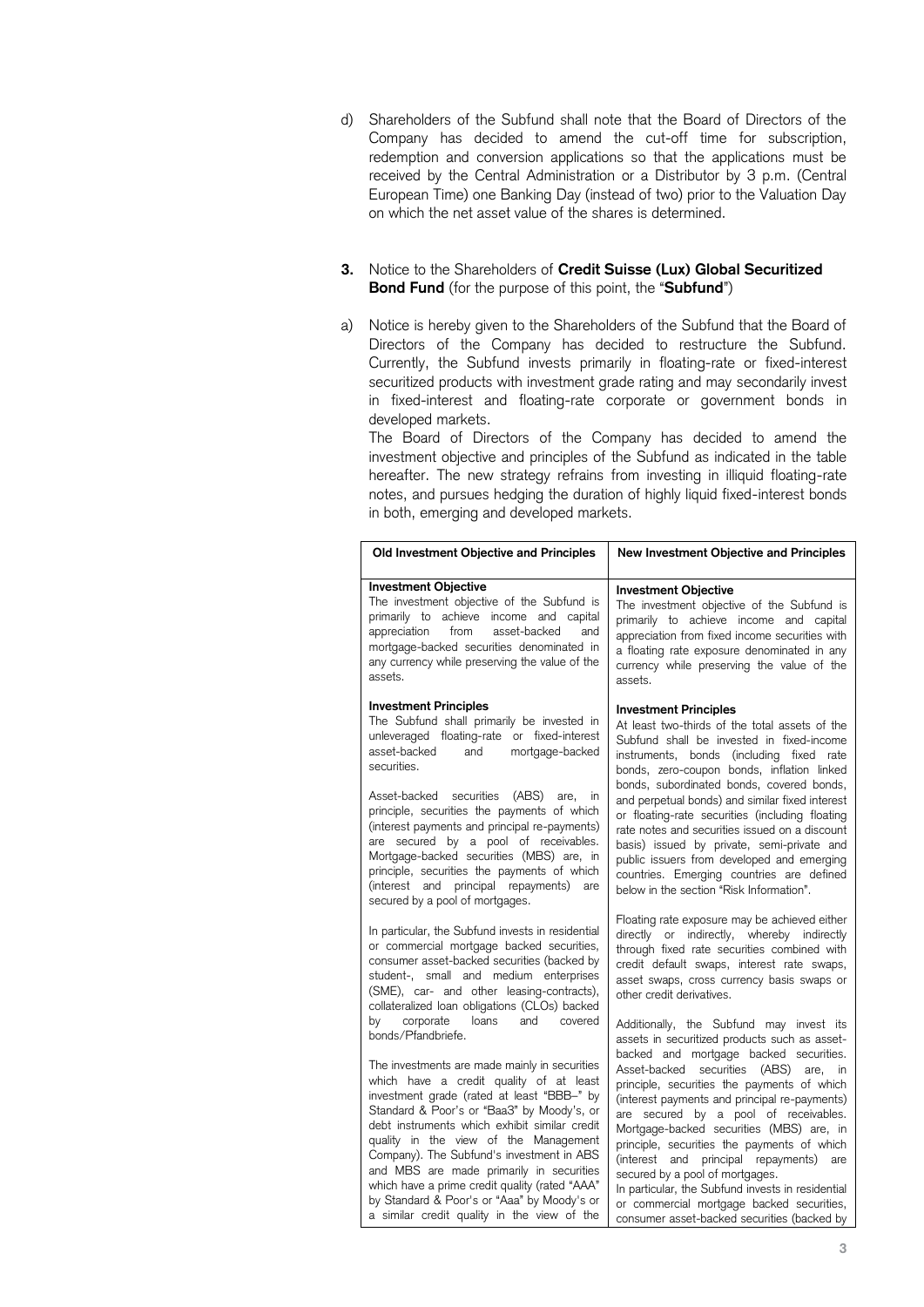The Subfund may invest a small part of its with very low liquidity.  $\blacksquare$  bonds/Pfandbriefe.

significant portion of its assets in any type of fixed-interest or floating-rate securities investment universe of the Subfund in terms (including fixed rate bonds and floating rate  $\vert$  of the issuers' credit ratings provided, notes but also zero-coupon bonds, inflation | however, that the Subfund shall invest in linked bonds, subordinated bonds, covered instruments rated at least "B–" by Standard & bonds, perpetual bonds, government and Poor's or "B3" by Moody's, at time the semi-government bonds), issued by issuers investment is made, or which exhibit similar

The Subfund may furthermore invest up to a maximum of 10% of its assets in equities or  $\mid$  which have a prime credit quality (rated "AAA" other equity type securities and in warrants on | by Standard & Poor's or "Aaa" by Moody's or such equities issued by issuers from developed countries as well as in addition up | Management Company). to 10% of its assets maybe invested into contingent capital instruments. In addition to direct investments, the Subfund may conduct futures and options as well as swap transactions (interest rate swaps and total return swaps) for the purpose of hedging and  $\vert$  developed countries as well as in addition up the efficient management of the portfolio. The Subfund may furthermore invest up to a  $\mid$  and MBS are made primarily in securities such equities issued by issuers from a similar credit quality in the view of the contingent capital instruments. In addition to | The Subfund may furthermore invest up to a direct investments, the Subfund may conduct | maximum of 10% of its assets in equities or futures and options as well as swap other equity type securities and in warrants on transactions (interest rate swaps and total such equities issued by issuers from the efficient management of the portfolio.  $\qquad$  to 10% of its assets maybe invested into

The principal amount of the Subfund's assets that can be subject to total return swaps may represent up to a maximum of 20% of the net asset value of the Subfund calculated by way of the sum of notionals of the total return swaps. It is generally expected that the management purposes. amount of such total return swap will remain within the range of 0% to 20% of the net asset value of the Subfund calculated by way of the sum of notionals of the total return swaps. In certain circumstances this proportion may be higher. amount of such total return swap will remain | The principal amount of the Subfund's assets within the range of 0% to 20% of the net  $\vert$  that can be subject to total return swaps may swaps. In certain circumstances this way of the sum of notionals of the total return

The sum of notionals takes into account the absolute value of the notional exposure of the total return swaps used by the Subfund. The expected amount of such total return swaps is an indicator of the intensity of the use of  $\vert$  proportion may be higher. total return swaps within the Subfund. However, it is not necessarily an indicator of the investment risks in relation to those total return swaps used by the Subfund. The instruments because it does not take into account any netting or hedging effects. The sum of notionals takes into account the  $\mid$  within the range of 0% to 20% of the net absolute value of the notional exposure of the  $\vert$  asset value of the Subfund calculated by way total return swaps used by the Subfund. The  $\vert$  of the sum of notionals of the total return expected amount of such total return swaps  $|$  swaps. In certain circumstances this total return swaps within the Subfund. The sum of notionals takes into account the However, it is not necessarily an indicator of  $\vert$  absolute value of the notional exposure of the instruments because it does not take into expected amount of such total return swaps account any netting or hedging effects.  $\qquad \qquad$  is an indicator of the intensity of the use of

Furthermore, the Subfund may actively manage its currency exposure through the use of forward exchange transactions and instruments because it does not take into Furthermore, the Subfund may actively However, it is not necessarily an indicator of manage its currency exposure through the  $\vert$  the investment risks in relation to those swap transactions.  $\qquad \qquad$  account any netting or hedging effects.

assets in unquoted asset-backed securities | by corporate loans and covered Management Company). student-, small and medium enterprises (SME), car- and other leasing-contracts), The Subfund may invest a small part of its | collateralized loan obligations (CLOs) backed by corporate loans and<br>bonds/Pfandbriefe.

Additionally the Subfund may invest a Except for ABS and MBS securities stated significant portion of its assets in any type of below, there are no restrictions on the investment universe of the Subfund in terms of the issuers' credit ratings provided, however, that the Subfund shall invest in instruments rated at least "B-" by Standard & Poor's or "B3" by Moody's, at time the investment is made, or which exhibit similar from developed countries. credit quality in the view of the Management Company. The Subfund's investment in ABS which have a prime credit quality (rated "AAA" by Standard & Poor's or "Aaa" by Moody's or

developed countries as well as in addition up contingent capital instruments. The Subfund The principal amount of the Subfund's assets | may conduct futures and options as well as that can be subject to total return swaps may  $\mid$  swap transactions (interest rate swaps, credit represent up to a maximum of 20% of the  $\vert$  default swaps, total return swaps and cross net asset value of the Subfund calculated by | currency swaps) for investment and for way of the sum of notionals of the total return | hedging and the efficient portfolio

asset value of the Subfund calculated by way  $\mid$  represent up to a maximum of 20% of the of the sum of notionals of the total return  $\vert$  net asset value of the Subfund calculated by proportion may be higher. state of the swaps. It is generally expected that the amount of such total return swap will remain proportion may be higher.

> total return swaps used by the Subfund. The total return swaps within the Subfund. instruments because it does not take into

> Furthermore, the Subfund may actively manage its currency exposure through the use of forward exchange transactions and swap transactions.

 b) To better reflect the new investment objective and principles of the Subfund, the Board of Directors has decided to rename the Subfund as follows:

| <b>Current name</b>                                                                         | New name |  |
|---------------------------------------------------------------------------------------------|----------|--|
| Credit Suisse (Lux) Global Securitized Bond   Credit Suisse (Lux) Floating Rate Credit Fund |          |  |
| Fund                                                                                        |          |  |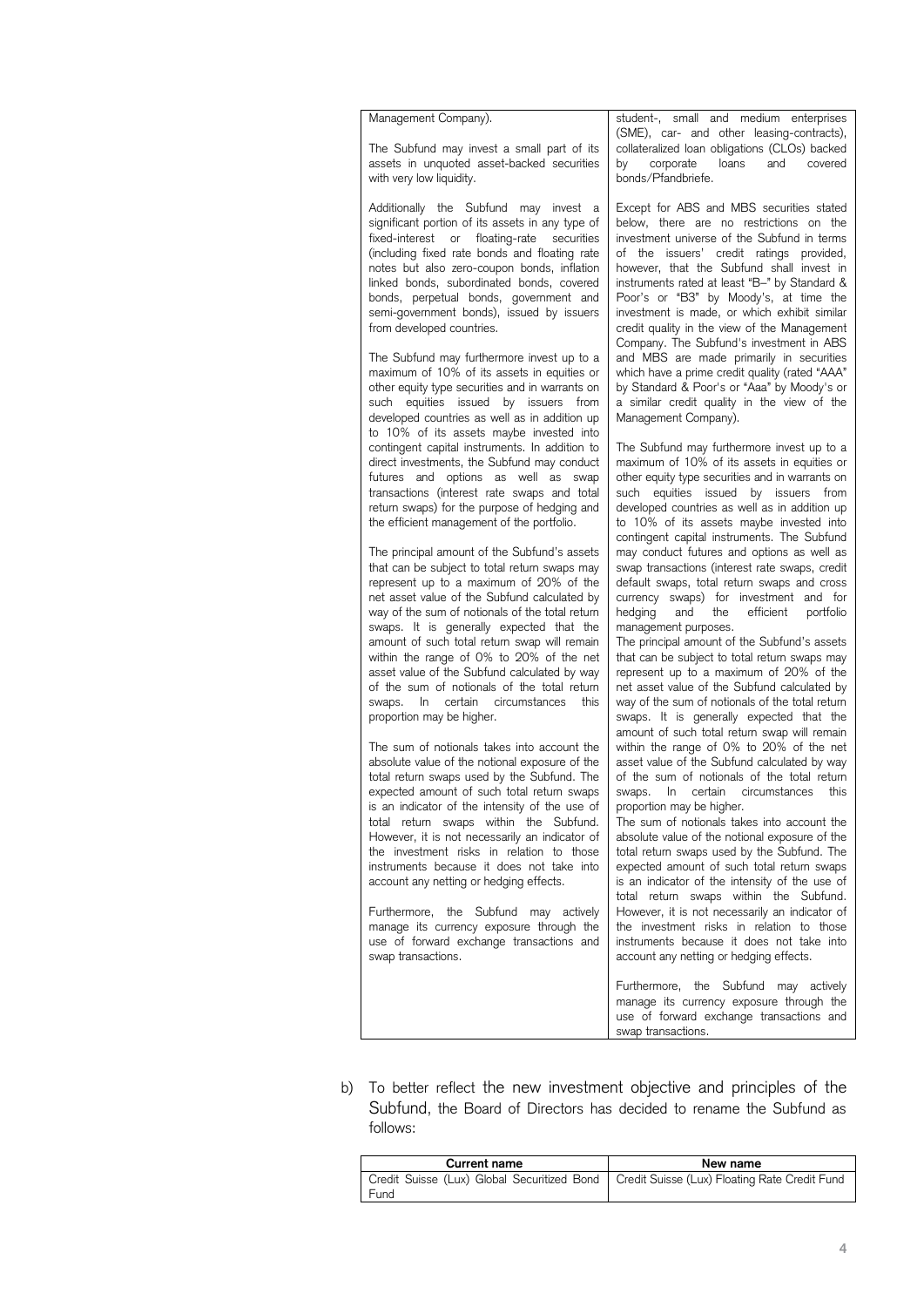c) Furthermore, the Shareholders of the Subfund shall note that the "Investor Profile" section of the supplement of the Subfund under Chapter 23, "Subfunds" of the prospectus, has been amended as reflected in the table below:

| <b>Old Investor Profile</b>                    | <b>New Investor Profile</b>                      |
|------------------------------------------------|--------------------------------------------------|
| The Subfund is suitable for sophisticated      | The Subfund is suitable for investors who are    |
| investors who are able to evaluate the risks   | seeking an investment which offers on the        |
| and value of asset-backed and mortgage-        | one side the same income as short-dated          |
| backed securities. The investor must be        | bond investments but without the exposure to     |
| willing and able to accept significant         | interest-rate risks that is normally associated  |
| fluctuations in value. Investors should have a | with such income and on the other side can       |
| medium-to long-term investment horizon.        | accept the risks, including significant          |
|                                                | fluctuations in value, associated with investing |
|                                                | in corporate bonds, asset backed and             |
|                                                | mortgage backed securities.                      |

- <span id="page-4-0"></span> d) Additionally, the Shareholders of the Subfund are informed that the Board of Directors has decided to introduce a new management fee concept for the Subfund. This new fee concept targets to mechanically adjust the fee levels depending on Libor levels – compared adjusting fees at managers discretion – which strengthens transparency towards investors and serves investors who are targeting to pay lower management fees when Libor rates are low. Accordingly, as from the effective date of this change, the management fee will consist of the sum of:
	- (i) a fixed management fee, as indicated in the table below ("New Fixed Management Fee"), and
	- (ii) a variable management fee of 20% of the three-month Libor interest rate, set by ICE Benchmark Administration for the respective reference currency of the share class ("Variable Management Fee").

 The Libor in any quarter shall be the London fixing on the 15th business day of the last month from the previous quarter. In the case of negative interest rates, a Libor of zero shall be applied in the calculation of the Variable Management Fee, i.e. the minimum management fee charged shall be the New Fixed Management Fee (the "Floor") which enjoys a significant fee is limited as per maximum management fee per annum (the "Cap") provided in in the table below in the column headed "New Maximum discount compared to the standard management fee. The total management Management Fee (per annum)".

| <b>Share Class</b> | <b>Current Maximum</b><br><b>Management Fee</b> | <b>New Fixed</b><br><b>Management Fee</b> | <b>New Maximum</b><br><b>Management Fee</b> |
|--------------------|-------------------------------------------------|-------------------------------------------|---------------------------------------------|
| EB USD             | 0.45%                                           | 0.25%                                     | 1.25%                                       |
| EBH CHF            | 0.45%                                           | 0.25%                                     | 1.25%                                       |
| <b>EBH EUR</b>     | 0.45%                                           | 0.25%                                     | 1.25%                                       |
| <b>IB USD</b>      | 0.45%                                           | 0.25%                                     | 1.25%                                       |
| <b>IBH EUR</b>     | 0.45%                                           | 0.25%                                     | 1.25%                                       |
| <b>IBH CHF</b>     | 0.45%                                           | 0.25%                                     | 1.25%                                       |
| <b>IBH GBP</b>     | 0.45%                                           | 0.25%                                     | 1.25%                                       |

 e) Shareholders of the Subfund are further informed that the general rules for subscription, redemption and conversion of shares set out in the general part of the prospectus, under Chapter 5 "Investment in CS Investment Funds 1", paragraphs ii "Subscription of Shares, iii "Redemption of Shares and iv. "Conversion of Shares", will apply from now on. Accordingly, the specific wording set out in the supplement of the Subfund has been removed.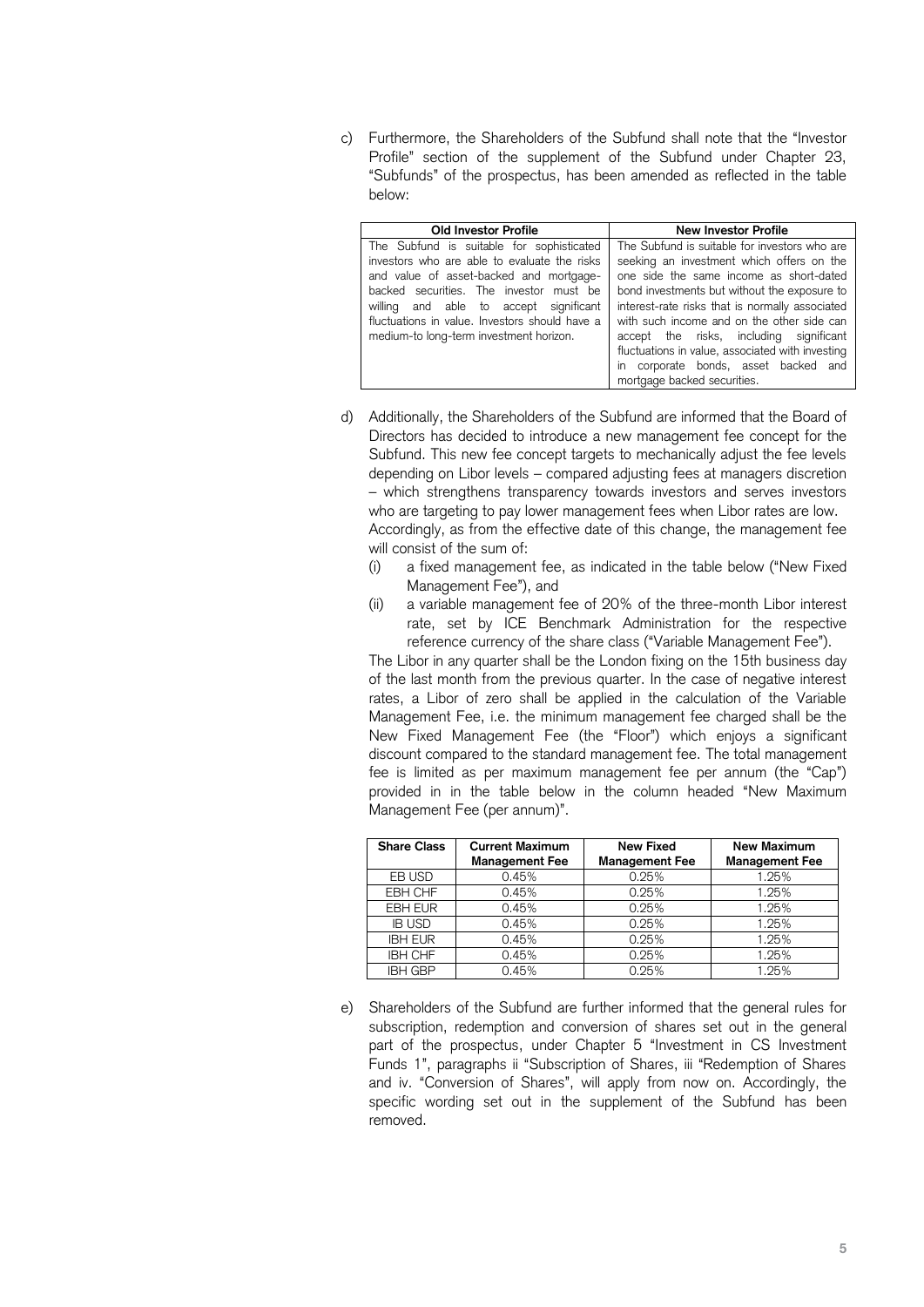## **4.** Notice to the Shareholders of **Credit Suisse (Lux) Absolute Return Bond Fund** (for the purpose of this point, the "**Subfund**")

 Notice is hereby given to the Shareholders of the Subfund that the Board of Directors of the Company has decided to rename the following share class as indicated hereafter:

| Old M | New  |
|-------|------|
| lame  | Name |
|       |      |

 The relevant Shareholders who do not agree with the changes described above under the points [1](#page-0-0)[.b\),](#page-0-1) [2.](#page-1-0)[a\),](#page-1-1) [3.](#page-2-0)[a\)](#page-2-1) and [3.](#page-2-0)[d\)](#page-4-0) may redeem their shares free of charge until 31 October 2017.

All the above changes enter into effect on 1 November 2017.

 **5.** Notice to the Shareholders of **Credit Suisse (Lux) Global Securitized Bond Fund** (for the purpose of this point, the "**Subfund**")

 Notice is hereby given to the Shareholders of the Subfund that the Board of Directors of the Company has decided to effect a stock split of the following share classes in the Subfund.

| Share class | Currency   | ISIN         |
|-------------|------------|--------------|
|             | . ISF      | LU1034382256 |
| IBH         | <b>EUR</b> | LU1034382413 |
| IBH         | CHF        | LU1034382330 |
| IRH         | GRF        | LU1034382504 |

 The stock split will be effected at a ratio of 10 to 1 and will be conducted with the aim of increasing the liquidity of certain share classes in the Subfund and expand its shareholder base by reducing the price of the Subfund's shares.

 Shareholders who will place their subscriptions, redemption and conversion applications in the Subfund until cut-off date 26 October 2017, 3 p.m., will still trade at the net asset value of pre-split Shares.

 The Subfund will be closed for new subscription, redemptions and conversion applications from Shareholders on 27 October 2017.

 Notwithstanding the foregoing, a net asset value of the Shares of the Subfund shall be calculated as per 27 October 2017.

 The stock split will be calculated on 31 October 2017 based upon the closing prices of 30 October 2017.

Each Shareholder will receive nine (9) additional shares for each share held.

 Shareholders are not required to undertake any action. The Registrar and Transfer Agent will effect the stock split directly on the shares registered in the Shareholder's account.

 Shareholders will receive a notice from the Registrar and Transfer Agent informing about the number of shares added to their relevant registered account in the context of the stock split.